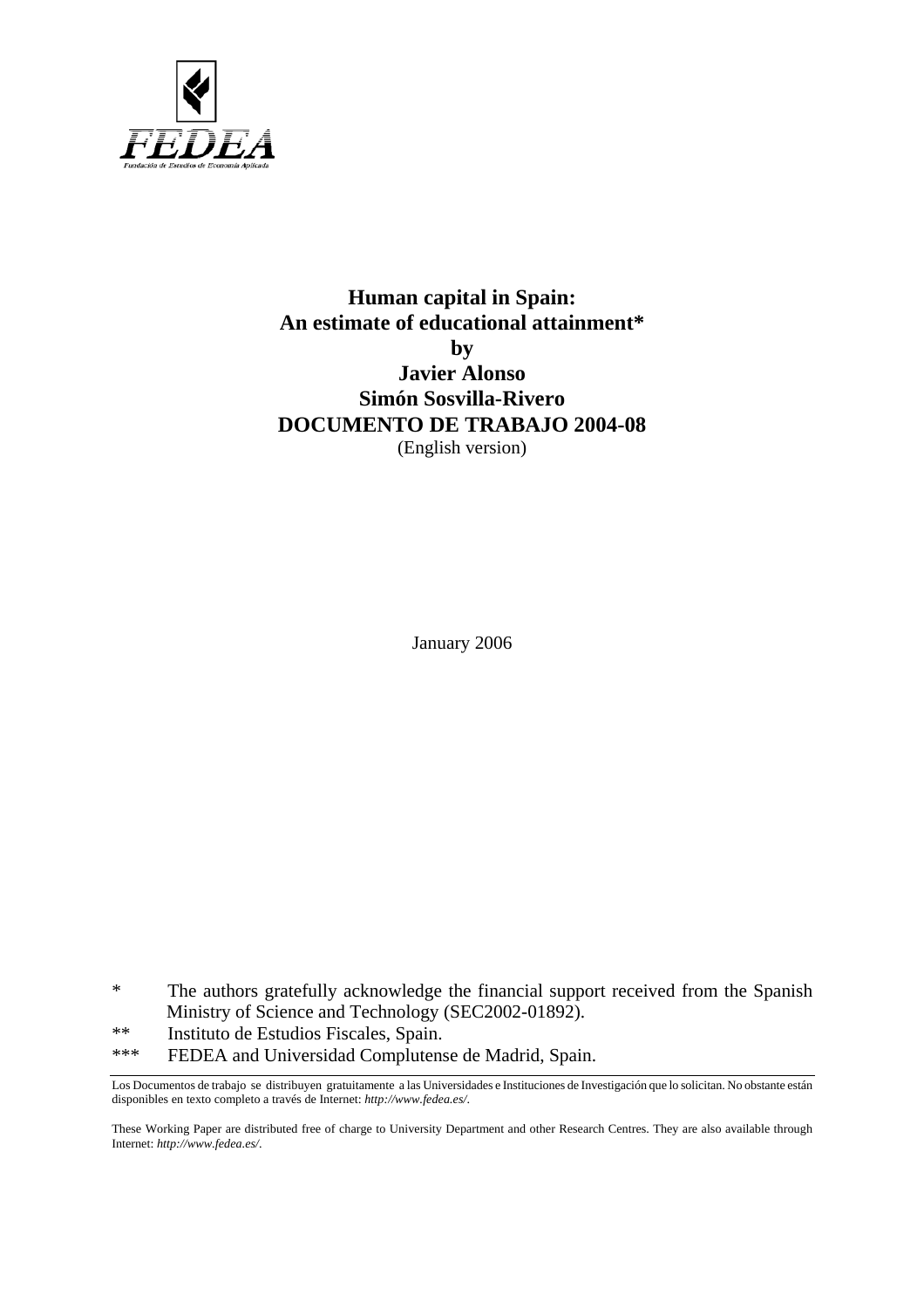### Abstract

In this paper an alternative methodology is proposed for obtaining long time-series data for a human capital indicator based on the average number of years of education of the working-age population. In contrast to previous studies, we use Labour Force Survey microdata relating to the level of education actually completed, in order to construct temporal profiles of educational attainment and thus avoid the need to interpolate from censuses. To illustrate the method proposed, we evaluate the number of average years of education of the Spanish working-age population for the period 1910-2000.

Code JEL: O4, I2

Keywords: Human capital indicator, number of years studied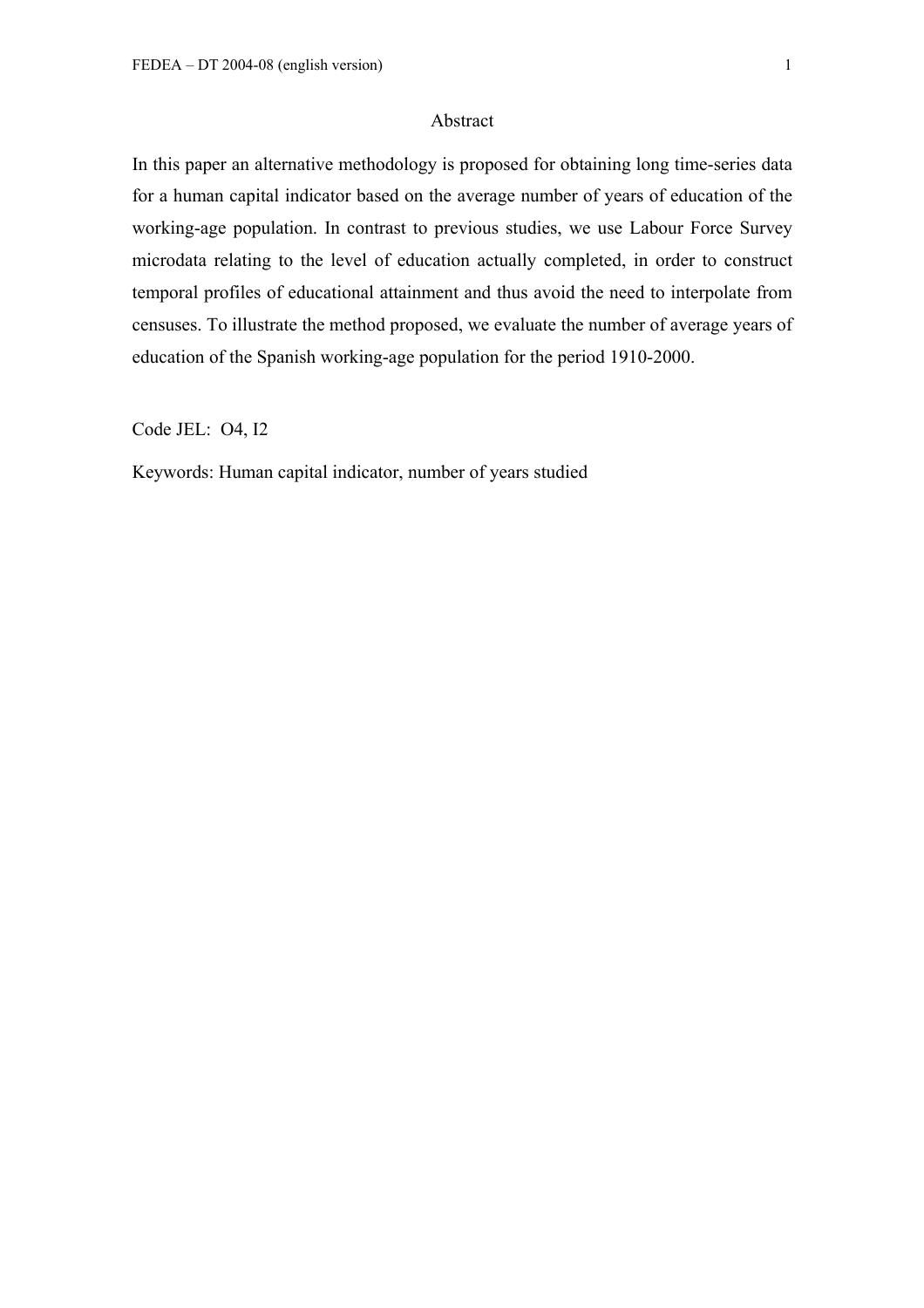"The key factor of all economic development comes out of the mind of man"

Ernst F. Schumacher *Small is Beautiful* 

## **1. Introduction**

Human capital can be defined as the set of knowledge and qualifications possessed by workers in an economy. The accumulation of human capital through education increases labour productivity and is an important factor in economic growth capacity.

Economic growth is a complex, continuous process and sufficiently long timeseries of potentially relevant variables are therefore needed for proper comparison of the relationships between them and to detect possible structural changes in the relationships. Various works conducted in this field provide researchers with the required data [see, for example, Summers and Heston (1991) and Maddison (1995)], although these often present shortcomings due to the quality of the information offered and the limited duration of the period covered. As De la Fuente and Domenech (2002) have shown, gradual improvements in inference technology have produced increasingly satisfactory indicators of human capital.

Measuring human capital is an extremely complex task. The most widely used method for estimating an economy's human capital centres on formal education, considered the main provider of training. Wöβmann (2003) gives an interesting review of the different methods of measuring human capital used in the literature, which will be described briefly here.

One widely-used indicator is literacy rate [see, among others, Azariadis and Drazen (1990) or Romer (1990)]. However, it reflects only one part of human capital investment and does not include another very important part, such as technical and scientific knowledge. Another indicator is the enrolment rate for the different levels of education [see Barro (1991) or Mankiw *et al*. (1992)]. This measure too is unsatisfactory given that students' qualifications do not play a role in the economy until several years post-enrolment. Moreover, the rate depends on certain factors (failure at school or the desire to carry on to tertiary education, for instance), which are not taken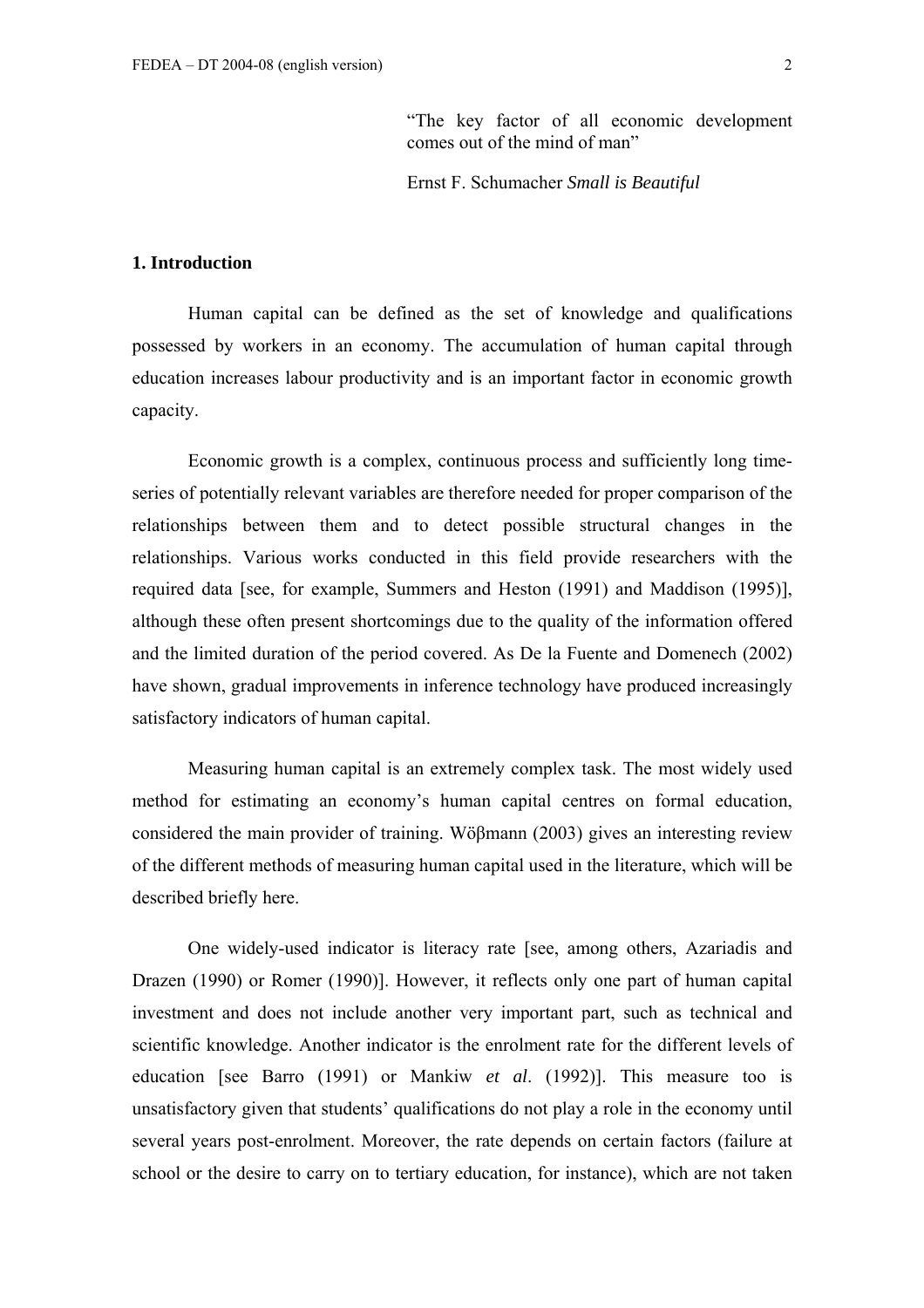into account. Lastly, this indicator takes no account of the level of education attained by those who exit the labour market.

The most commonly accepted measure is the number of years of education completed by the working-age population. Notably, the World Bank's International Economics Department firmly supports the use of this indicator to measure human capital stock (Nehru, Swanson and Dubey, 1995). In line with this recommendation, authors such as Benhabib and Spiegel (1994), Gundlanch (1995) and Barro (1997; 2001) have used the measure, obtaining varying results. Different methods have been employed to construct the indicator: Lau *et al.* (1991) and Nehru *et al.* (1995), for example, use the perpetual inventory method, which in broad terms seeks to recreate the results of the education system using information on enrolments, school drop-out rate, etc. Such information is difficult to obtain and is often incomplete, and the assumptions that often need to be made can negatively affect accuracy in calculating human capital stock. An alternative method is to incorporate population census information. Proposed originally by Psacharopoulos and Arriagada (1986), this method has some disadvantages, among them the fact that a census usually covers relatively long time periods (usually 10 years) and the number of observations is therefore considerably lower. A further problem is that in many countries the information has only recently become available or fails to include data on educational attainment. A number of solutions have been put forward in an attempt to remedy these problems. Kyriacou (1991), for example, estimates econometrically the level of attainment using delayed enrolment variables. Using the results, the author projects the level of attainment by the population of subsequent years. A drawback to the method is that the parameters are presumed to be constant over time. As Wöβmann shows (2003), however, the relationship varies over time and between countries, and hence this assumption is inadequate. Barro and Lee (1993), meanwhile, use census data as stock and carry out a perpetual inventory exercise to complete the information for the years and countries for which no direct census is available. The main problem here stems from the use of the perpetual inventory, given that in many countries the census data cover just one or two years and the bulk of the human capital data is therefore based on the imperfect calculation of the perpetual inventory method.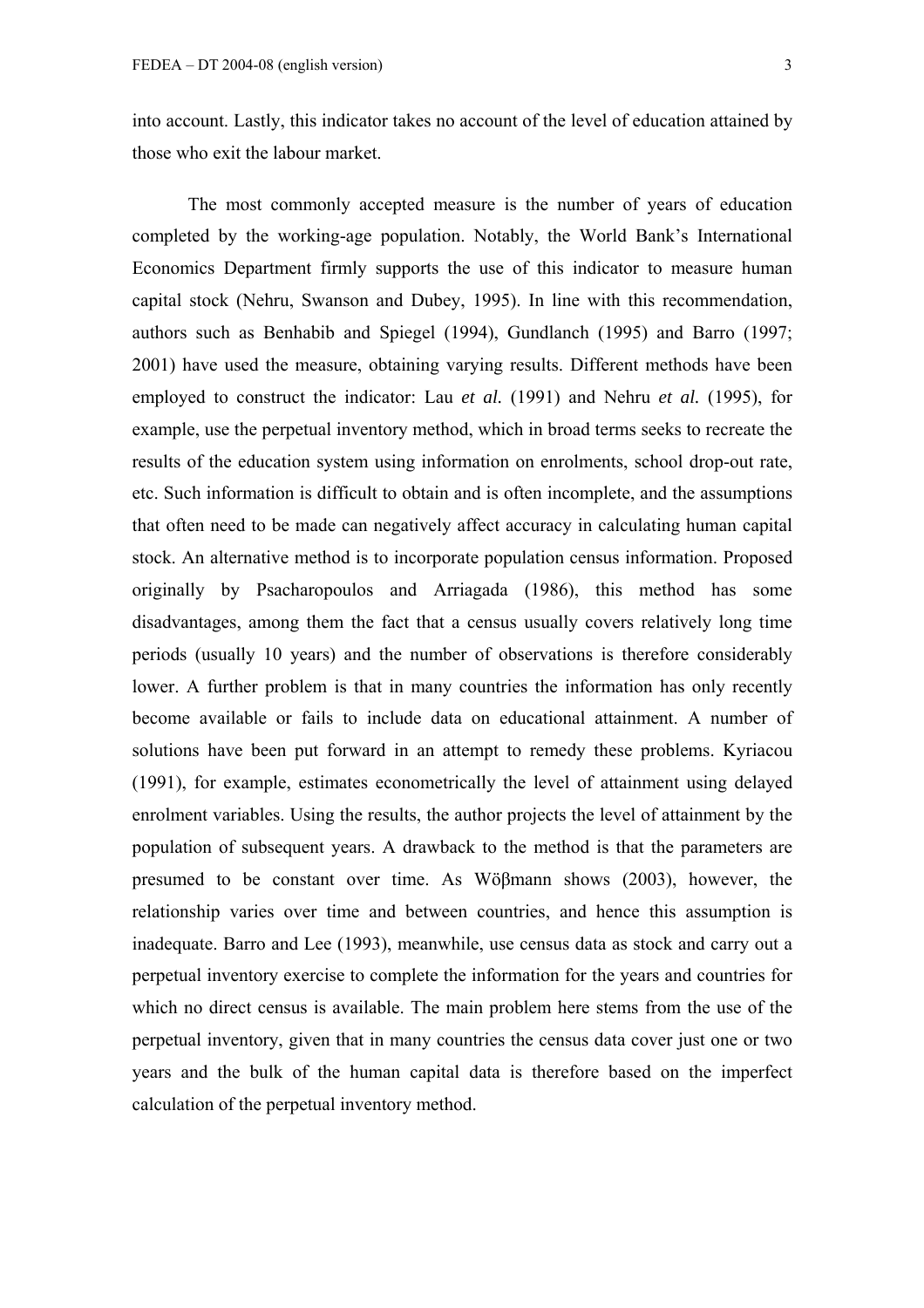Given the current limitations of the usual indicators, and as stated by De la Fuente and Domenech (2002) and Wöβmann (2003), there is a genuine need for improved ways of calculating human capital stock.

Our aim with this paper is to provide a methodology that seeks to address the need for sufficiently long time-series and at the same time to improve the human capital indicator considered as the average number of years of education of the working-age population. In contrast to previous studies, we propose to use the information contained in national *Labour Force Surveys* (called, in Spain, the 'Working Population Survey' and known by its Spanish acronym 'EPA') rather than use the population census. Such *Statistics* usually cover a broad sample spectrum and are commonplace in most countries. Another advantage is that surveys of this type are conducted annually, which eliminates the need for interpolation of any kind between census years. Moreover, they include information on the population with studies actually completed, again avoiding the need for interpolation. A final advantage is that the population series drawn up using these surveys cover groups that are directly related to the labour market.

The paper is organised as follows: Section 2 briefly outlines the methodology used. By way of illustration of the proposed procedure, Section 3 presents the results obtained for the period 1910-2000. Finally, Section 4 provides some concluding remarks.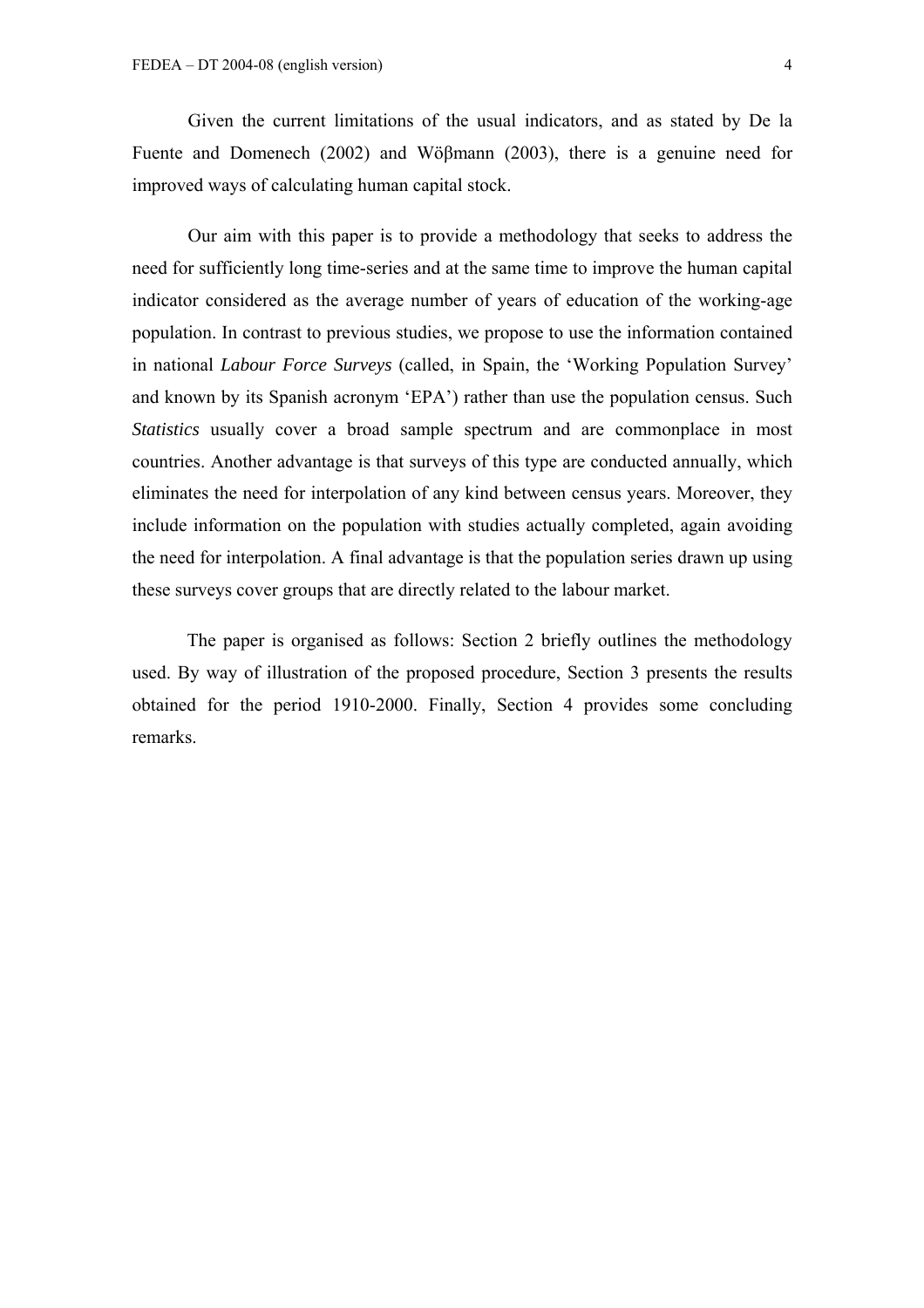## **2. Methodology**

In this paper a methodology is proposed to help improve the estimation of the average number of years in education of the population ( $I_{ANYE}$ ), expressed as follows:

$$
I_{ANYE} = \frac{\left(\sum_{a=16}^{64} \left(\sum_{e=1}^{5} P_{a,t} \times Pe_{a,e,t} \times Ne_{a,e,t}\right)\right)}{\sum_{a=16}^{64} P_{a,t}}
$$
(1)

where  $P_{a,t}$  is the population of age *a* during period *t*,  $Pe_{a,e,t}$  is the percentage of the population of age *a* that has attained education level *e* during period *t*, and  $Ne_{a,e,t}$ represents the number of years studied by the population cohort aged *a*, according to the level of educational attainment *e*.

In order to infer the attainment of the working-age population (16 to 64 years) for the period 1910-2000, the level attained by all generations born between 1846 (64 years of age in 1910) and 1984 (16 years of age in 2000) must be determined. Obviously, this information is not systematised and certain assumptions are therefore required to estimate it..

To calculate the working-age population  $P_{a,t}$  we have used Hoyo and García's proposals (1988) for the period 1910-1980. In their publication, these two authors aggregate into one group the 'aged 60 and above' population cohorts, corresponding to the period 1910-1930. To estimate the population cohorts aged 60-64 we projected linearly back to 1846 (64 years old in 1910) the generation tables for Spain covering the years 1885 to 2000. These were obtained from the government's Directorate General for Insurance and the National Association of Insurers and Reinsurers (UNESPA). The survival probabilities obtained were applied to the different population cohorts according to year of birth until the generations not included in the aforementioned work by Hoyo and García (1988) were completed. For the period 1980-2000, Hoyo and García's series of population by specific ages was interlinked with series from Spain's National Institute for Statistics (1997, 1999, 2001) for 1977, and no further adjustments were required.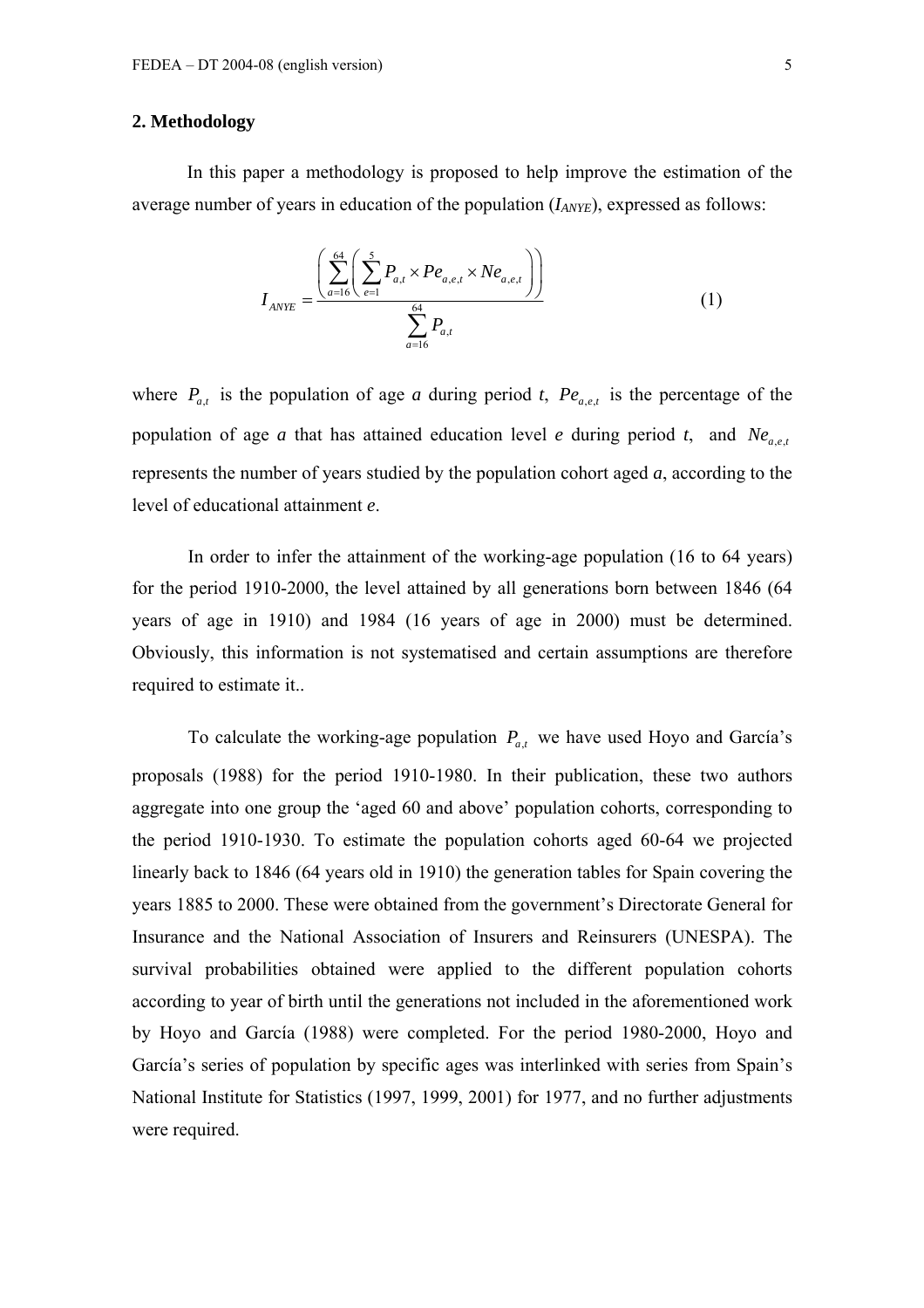The main assumption we will adopt to calculate  $Pe_{a,e,t}$  is that someone who has reached the typical age for each stage of schooling and has attained a given level of attainment will maintain that level until the end of his/her life. We will assume also that the level attained is that proposed in the EPA classification. The first available EPA with microdata corresponds to 1977. Using this survey we can obtain the level of education attained by each cohort of the population, which has been grouped into 5 categories (illiterate, lower than compulsory education, primary or compulsory education, secondary education and tertiary education). Sampling problems with the EPA survey made it difficult to obtain data for elderly persons. If we discount those aged over 83, we have the levels of educational attainment for all generations from 1894 (people aged 16 in 1910 and 83 in 1977) to the present day (using successive EPAs). These can then be used to obtain the percentage occupied by each level of education within each cohort.

The problem arises when trying to determine the level of attainment of generations born between 1846 and 1893 (aged between 17 and 64 in 1910). For this purpose we estimated the trends observed for each level of education in the composition by ages, using the EPA77 data, as shown in Figure 1.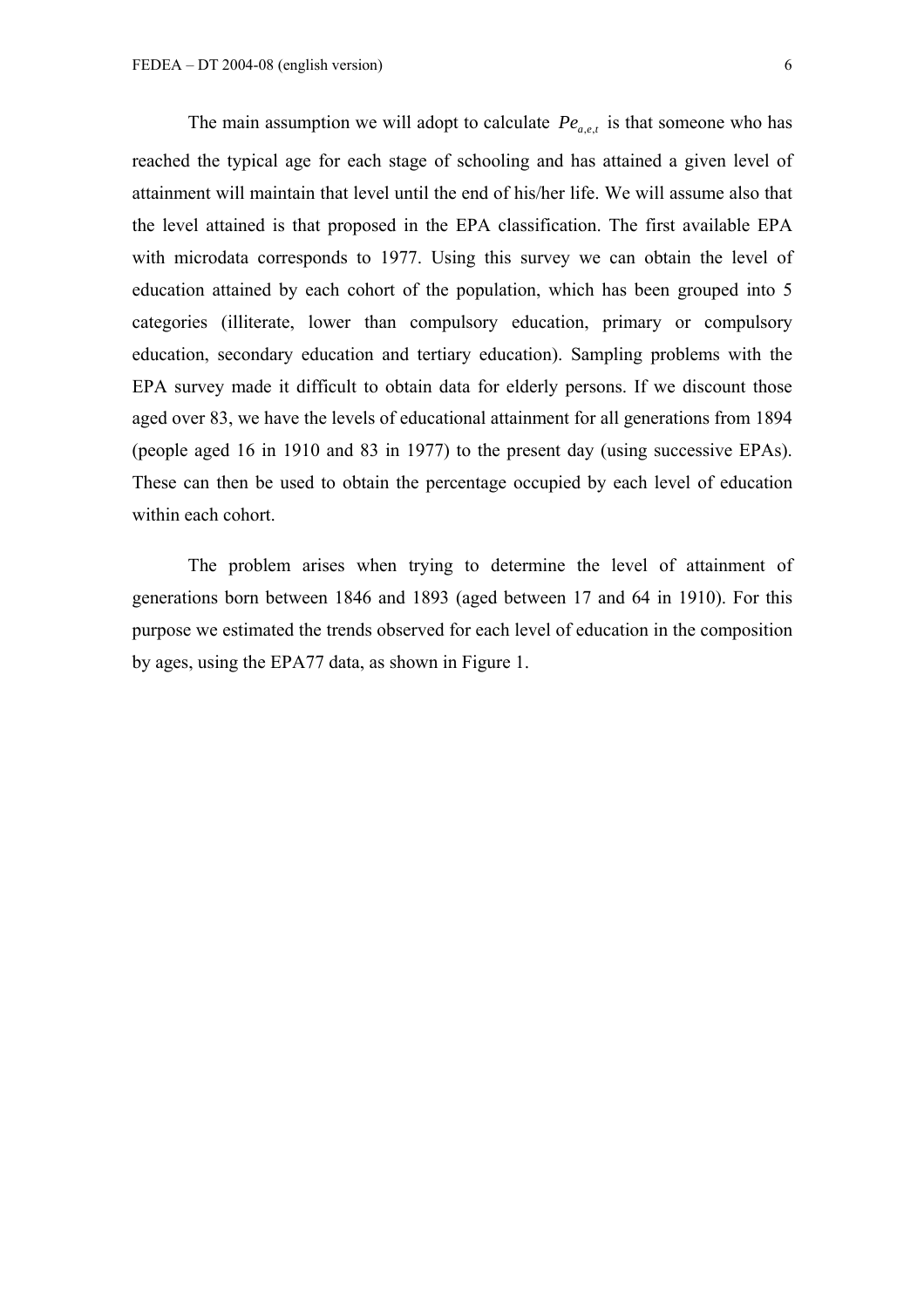

## Trend estimation of age curve by level of education

Source: Authors' calculation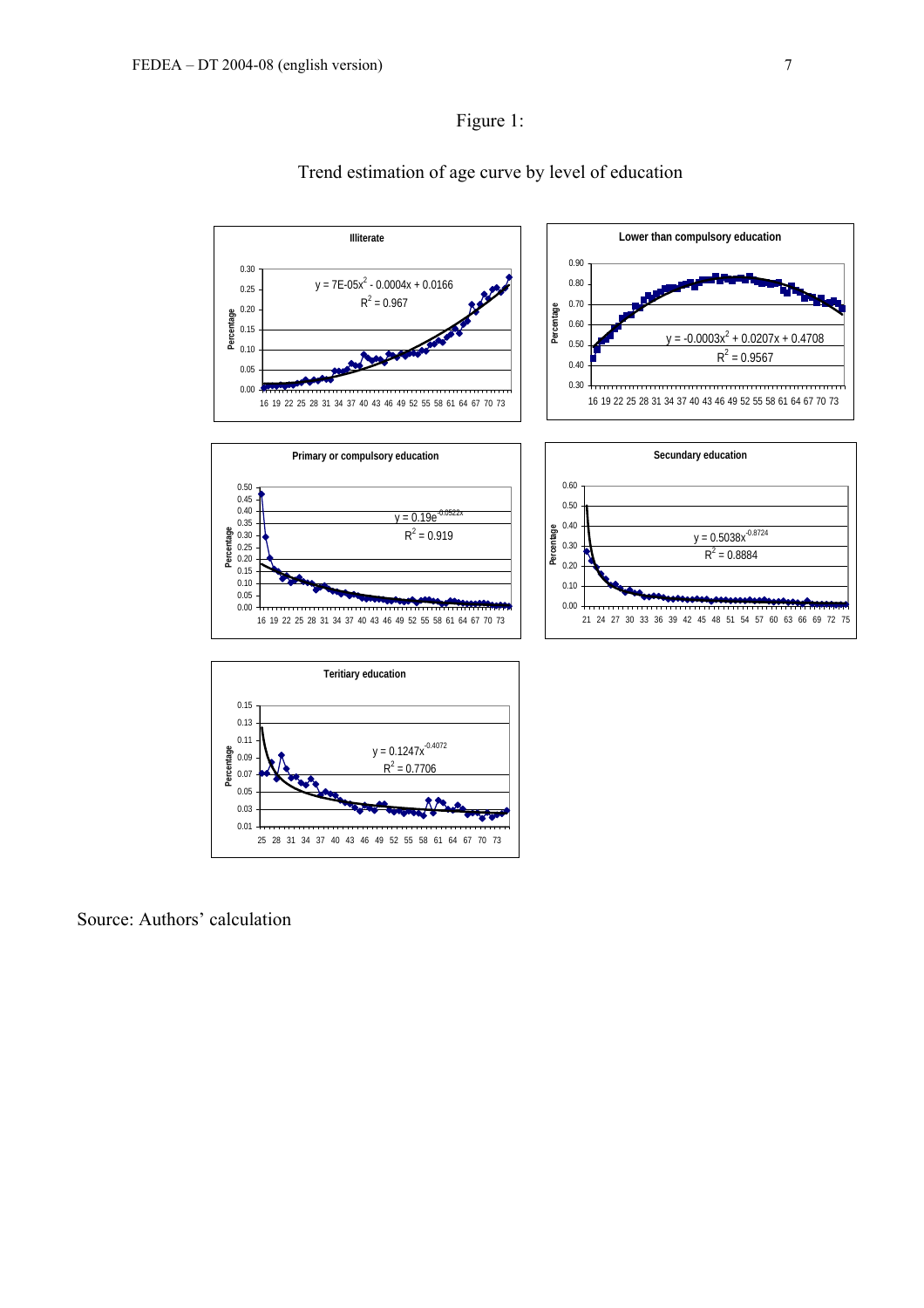The regression adjustments are reasonably good, as reflected by the high correlation coefficients obtained. A highly differentiated trend is seen according to age and level of studies, including for a relatively early year such as 1977.

To estimate the population cohorts born between 1846 and 1893 (aged between 17 and 64 in 1910), i.e. cohorts who were between 84 and 131 years old in 1977, the estimates shown in Figure 1 were projected to age 131. The results are illustrated in Figure 2. To complete the composition of the 1910 working-age population, we used the percentage composition of the projections given in Figure 2. In order to ensure that the sum of all the percentages of the levels of education total 100% of the population, one of the percentages had be left as a residue for adjustment purposes. We chose the 'lower than compulsory education' level for this since it was the only estimate for which projection served no useful purpose. It should be noted that when the 'lower than compulsory education' group estimate in Figure 1 is taken and the trend projected, negative values are reached long before the age of 131, which we need for our purposes here. The choice of the 'lower than compulsory education' group for the adjustment makes sense, given that -as Figure 2 shows- the projection closely matches the trend seen in EPA77 and adjusting the percentage represented by this group with the other levels of education gives 100%.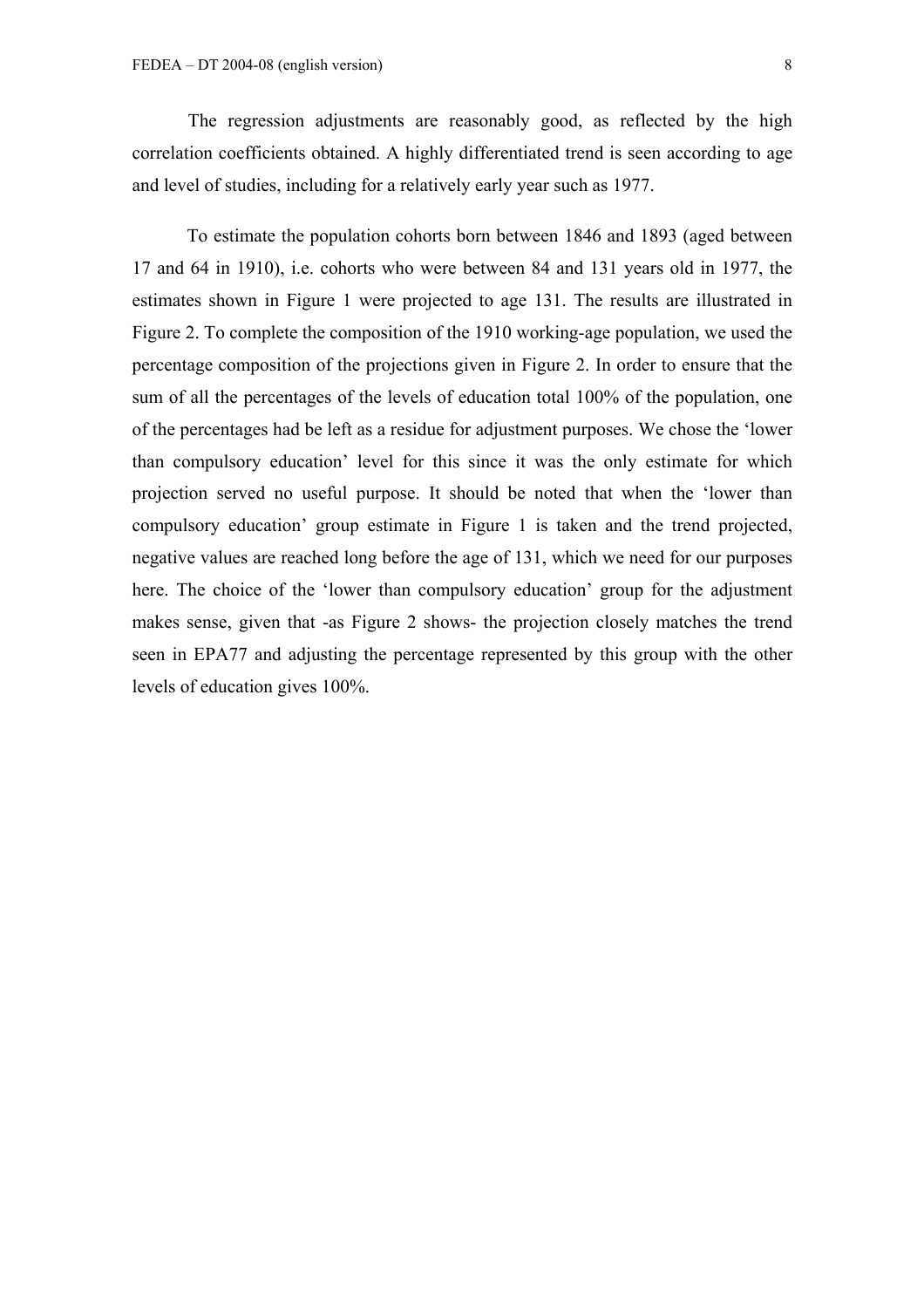



## Educational attainment by generations: projections





Source: Authors' calculations

**Projections**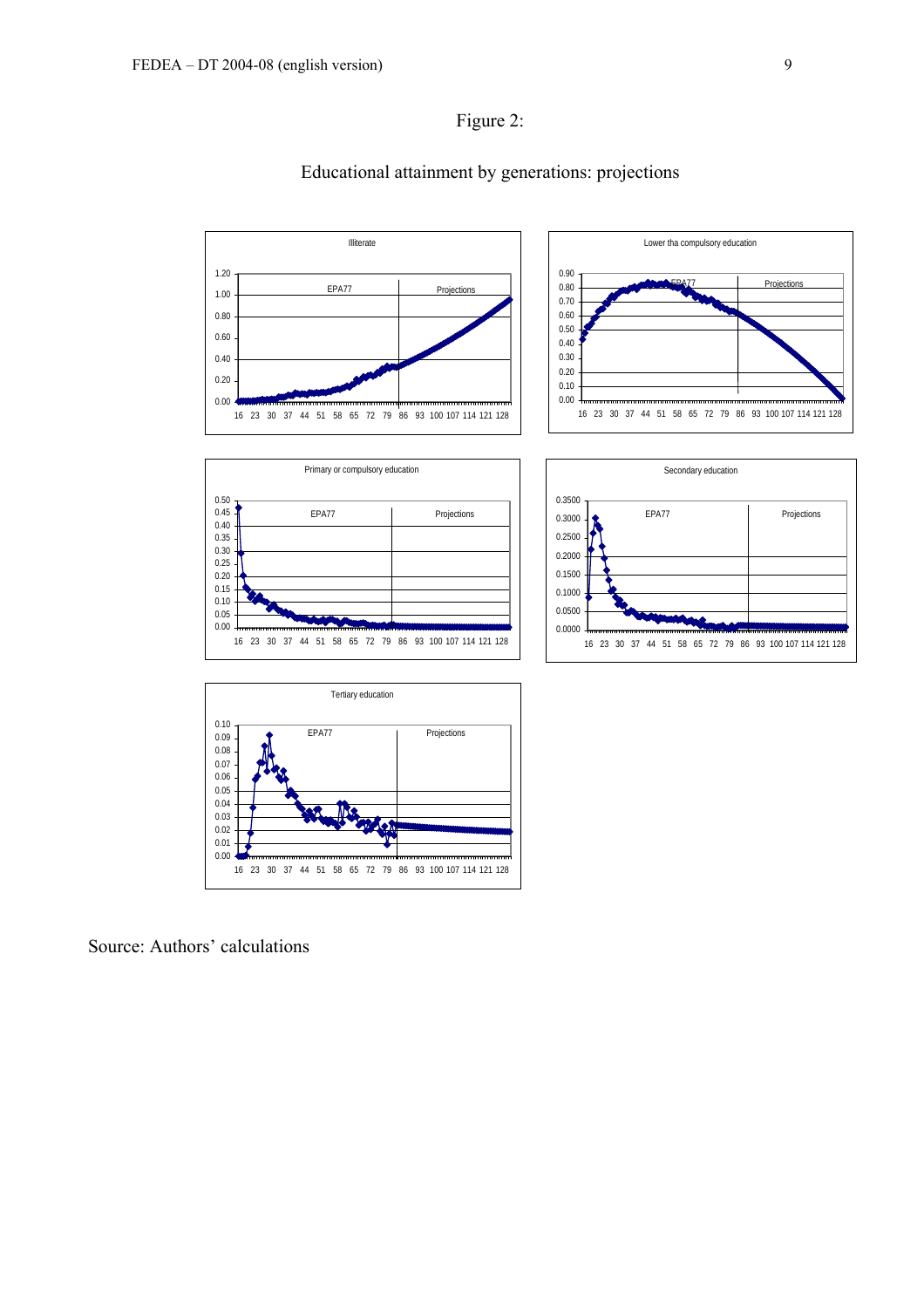We thus obtain, for each cohort of the working-age population, the probability of attainment of a given level of education.

The number of years actually studied for each level of education  $Ne_{a,e,t}$  in equation (1) is hard to ascertain, given the rather turbulent history of the Spanish education system<sup>[1](#page-10-0)</sup>. Following the Moyano Law of 1856 the system was organised into the current levels of primary, secondary and tertiary education. However, education was a constant political battleground between the Church-backed conservatives and the liberals, and the political instability that characterised the second half of the 19th century and first half of the 20th meant that a new programme was put in place virtually every 4 years between 1836 and 1936. In an attempt to homogenise matters, we have estimated the average duration of studies per level of education as follows: 'illiterate'<sup>2</sup> = 1 year, 'lower than compulsory education' = 4 years, 'primary or compulsory education' = 8 years, 'secondary education' = 12 years and 'tertiary education' =  $17$ years.

## **3. Empirical results**

The aggregated results given in Figure 3 show the evolution of the population of working age according to the level of academic attainment. The corresponding annual data can be consulted in the Appendix. The period up to 1976 saw a parallel process featuring a dramatic increase in the size of the working-age population with lower than compulsory education and a gradual fall in the number of illiterate people. The passing of the General Education Law, which introduced compulsory primary education, marked the beginning of sustained growth in the working-age population with schooling - initially primary, then secondary and, lastly, tertiary education.

<span id="page-10-0"></span> $\frac{1}{1}$  $^{1}$  A comprehensive review of the history of Spain's education system can be found in Delgado (1994).

<span id="page-10-1"></span> $<sup>2</sup>$  In line with Delgado (1994), the reason for including 1 year for illiteracy is that there is broad evidence</sup> suggesting that a substantial number of people stated they were illiterate when entering military service or in the population census, despite the fact that they had attended school, albeit not regularly, and had learned to read and write, skills they had then forgotten through lack of daily use.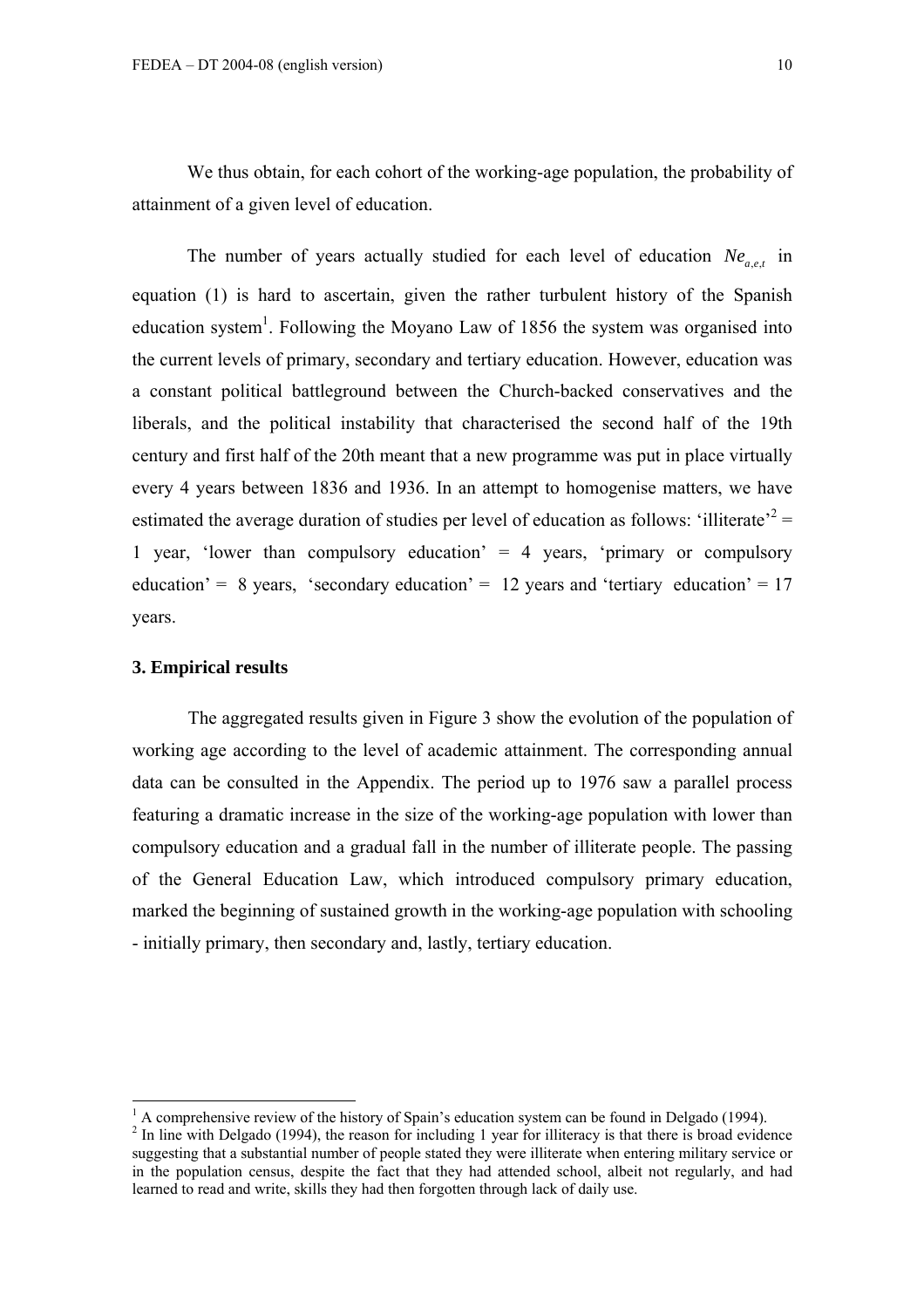

Figure 3: Evolution of working-age population by level of academic attainment.

Source: Authors' calculation

Figure 4 shows the percentage composition of the level of attainment of the Spanish population during the period studied. As can be seen, there are two clearly distinct phases. From 1910 until 1970, there is a continued fall in the number and percentage of illiterates, in favour both of literates and of people who have completed at least some years of schooling. This process is directly related to the gradual improvements introduced in the education system and, above all, the progressive migration from rural to urban areas. In the second phase, which begins with the General Education Law of 1970, we see that the different population cohorts increasingly access secondary and tertiary education.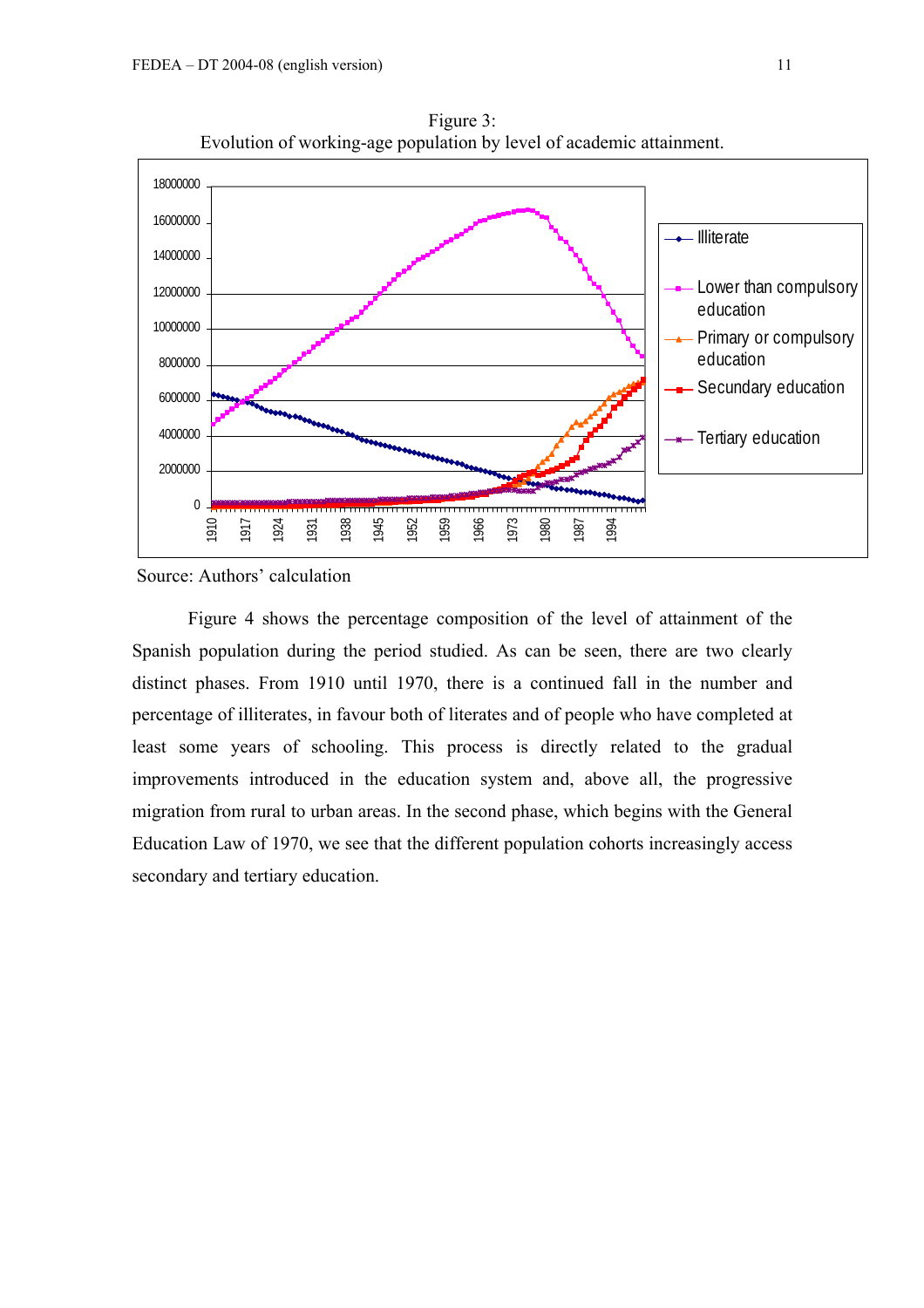Figure 4:



## Percentages of educational attainment by the Spanish population

Source: Authors' calculations

The average number of years in education for the population of Spain, according to equation (1), is given in Figure 5. As can be seen, as of 1965 there is a spectacular accumulation of human capital in a relatively short period, as of the threshold of 4.6 years of average schooling for the working-age population.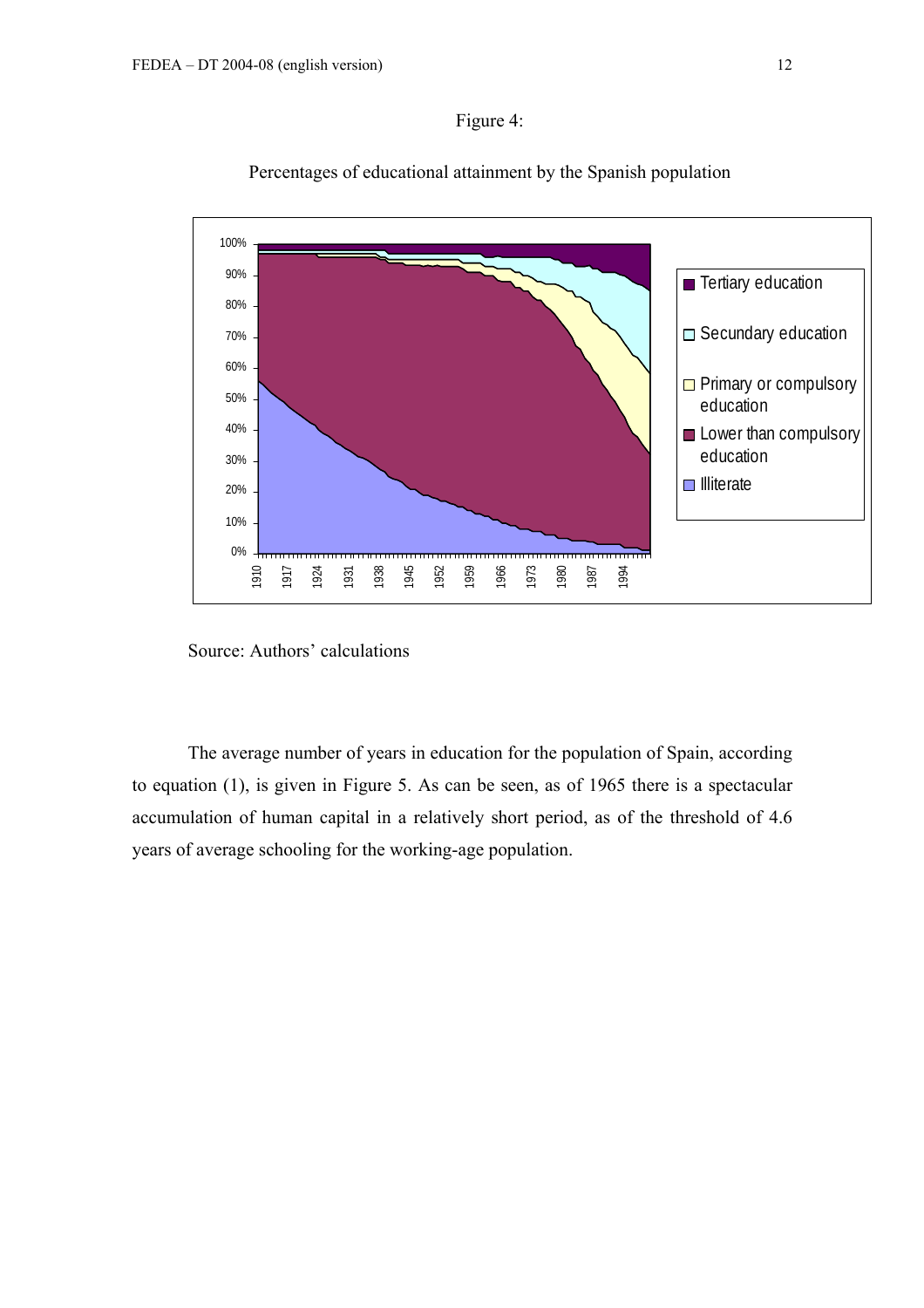

Figure 5: Average number of years in education by Spain's working-age population

Source: Authors´ calculations

At this point it would be appropriate to compare our indicator with other historical data on the educational attainment of the Spanish population. However, the fact that this information is virtually nonexistent makes it difficult for us to compare the results obtained using our methodology and those from other independent measurements. The only information available is the degree of illiteracy given for every census year. Table 1 shows the net illiteracy according to the census and the results of our estimates. Although the results are very similar, the figure estimated using our method is somewhat higher than in the census, due to the different population groups studied. The 10-15 age-group included in the net illiteracy is very numerous but presents a lower illiteracy rate. Conversely, the over-64 group is small (particularly at the beginning of the century) but has a higher rate of illiteracy. Together with the fact that the data have been taken from the EPA - a survey -, this may explain the slight discrepancies. Since the methodology has been reasonably successful in calculating the degree of illiteracy, one may assume the other levels of education to be correct also.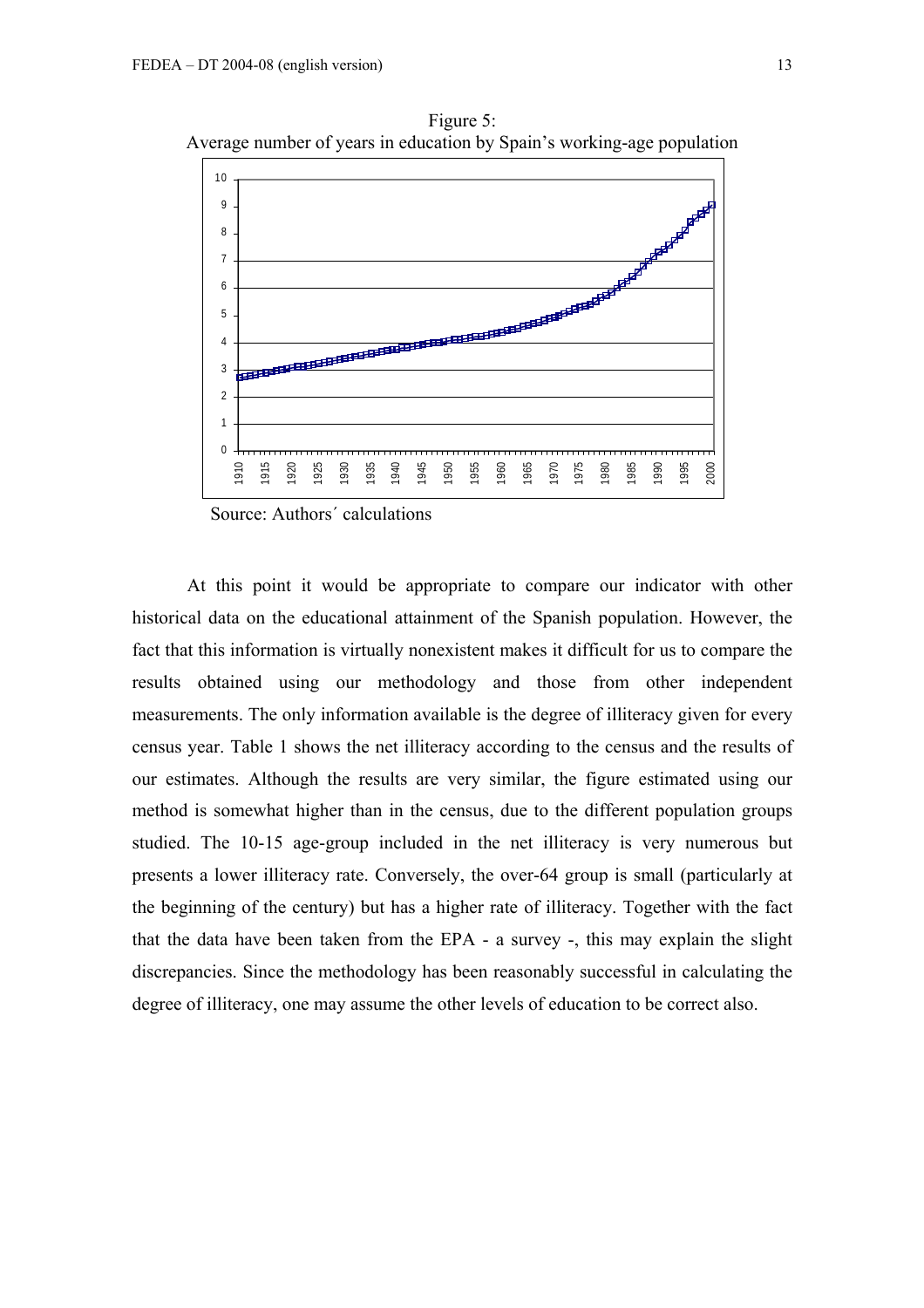| Table 1: Evolution of illiteracy |                                          |                                             |  |  |  |
|----------------------------------|------------------------------------------|---------------------------------------------|--|--|--|
|                                  | Net illiteracy (age 10<br>and above)     | (Result of estimation:<br>population 16-64) |  |  |  |
| 1910                             | 50.6                                     | 55.7                                        |  |  |  |
| 1920                             | 43.3                                     | 44.0                                        |  |  |  |
| 1930                             | 32.4                                     | 34.0                                        |  |  |  |
| 1940                             | 23.1                                     | 25.3                                        |  |  |  |
| 1950                             | 14.2                                     | 18.2                                        |  |  |  |
| 1960                             | 11.2                                     | 13.3                                        |  |  |  |
| 1970                             | 8.5                                      | 8.5                                         |  |  |  |
| 1981                             | 6.3                                      | 4.8                                         |  |  |  |
|                                  | Sources: Delgado (1994) and own figures. |                                             |  |  |  |

## **4. Final considerations**

This paper puts forward an alternative methodology for obtaining long timeseries of a human capital indicator based on the average number of years' schooling of the population of working age. The procedure is based on the use of national *Labour Force Surveys* instead of the customary population census. Specifically, we use microdata relating to the level of studies actually completed in order to build temporal profiles of educational attainment, thus avoiding the need for interpolation of census data.

To illustrate the method, we have estimated the average number of years' schooling of the Spanish population of working age over a long historical period that covers most of the twentieth century.

In our opinion, the methodology proposed here could be applicable to other countries also, to give a broad cross-section of countries covering long time-periods, which could then be used for appropriate empirical evaluation of the different economic growth models found in the literature.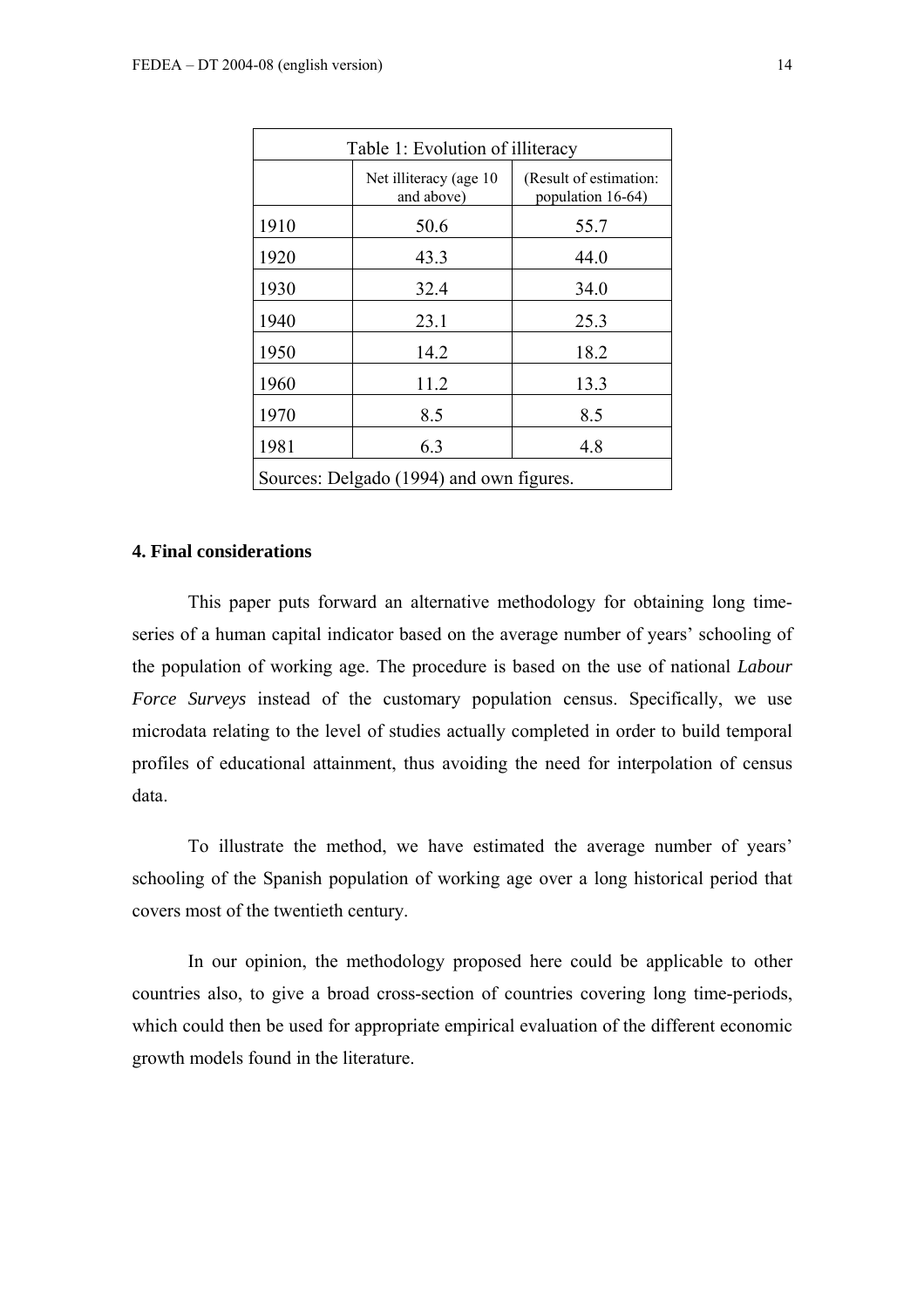## **References:**

- Azariadis, C. and Drazen, A (1990) Threshold externalities un economic development, *Quarterly Journal of Economics*, **105**, 501-526.
- Barro, R. J. (1991) Economic growth in a cross section of countries, Quarterly Journal of Economics, 106, 407-443.
- Barro, R. J. (1997) Determinants of Economic Growth: A cross-country Empirical Study. The MIT Press, Cambridge, MA.
- Barro, R. J. (2001) Human capital and growth American Economic Review, Papers and Proceedings, 91, 12-19.
- Barro, R. J. and Lee. J. W. (1993) International comparisons of educational attainment, Journal of Monetary Economics, 32, 363-94.
- Barro, R. J. and Lee. J. W. (1996) International measures of schooling years and schooling quality, American Economic Review, 86, 218-23.
- Barro, R. J. and Lee. J. W. (2000) International data on educational attainment updates and implications, Working Paper No. 7911, National Bureau of Economic Research, Cambridge, MA.
- Benhabib, J. and Spiegel, M. M. (1994) The role of human capital in economic development: Evidence from aggregate cross-country and regional U. S. data, Journal of Monetary Economics, 34, 143-173.
- De la Fuente, A. and Domenech, R. (2002) Human capital in growth regressions: How much difference does data quality make?, Documento de Trabajo 2002-02. Dirección General de Presupuestos, Ministerio de Hacienda, Madrid
- Delgado, Buenaventura (1994) (coord.): Historia de la educación en España y América. La educación en la España contemporánea (1789-1975). Ediciones SM, Madrid.
- Gundalach, E. (1994) The role of human capital in economic growth: New results and alternative interpretations, Weltwitschaftliches Archiv, 131, 383-402.
- Hoyo, J. del and García, A. (1988) Análisis y predicción de la población española (1910-2000), Monografía nº5 FEDEA, Madrid.
- INE (1997) Evolución de la población de España entre los censos de 1981 y 1991. Total nacional. Instituto Nacional de estadística, Madrid.
- INE (1999) Evolución de la población de España entre los censos de 1970 y 1981. Total nacional. Instituto Nacional de estadística, Madrid.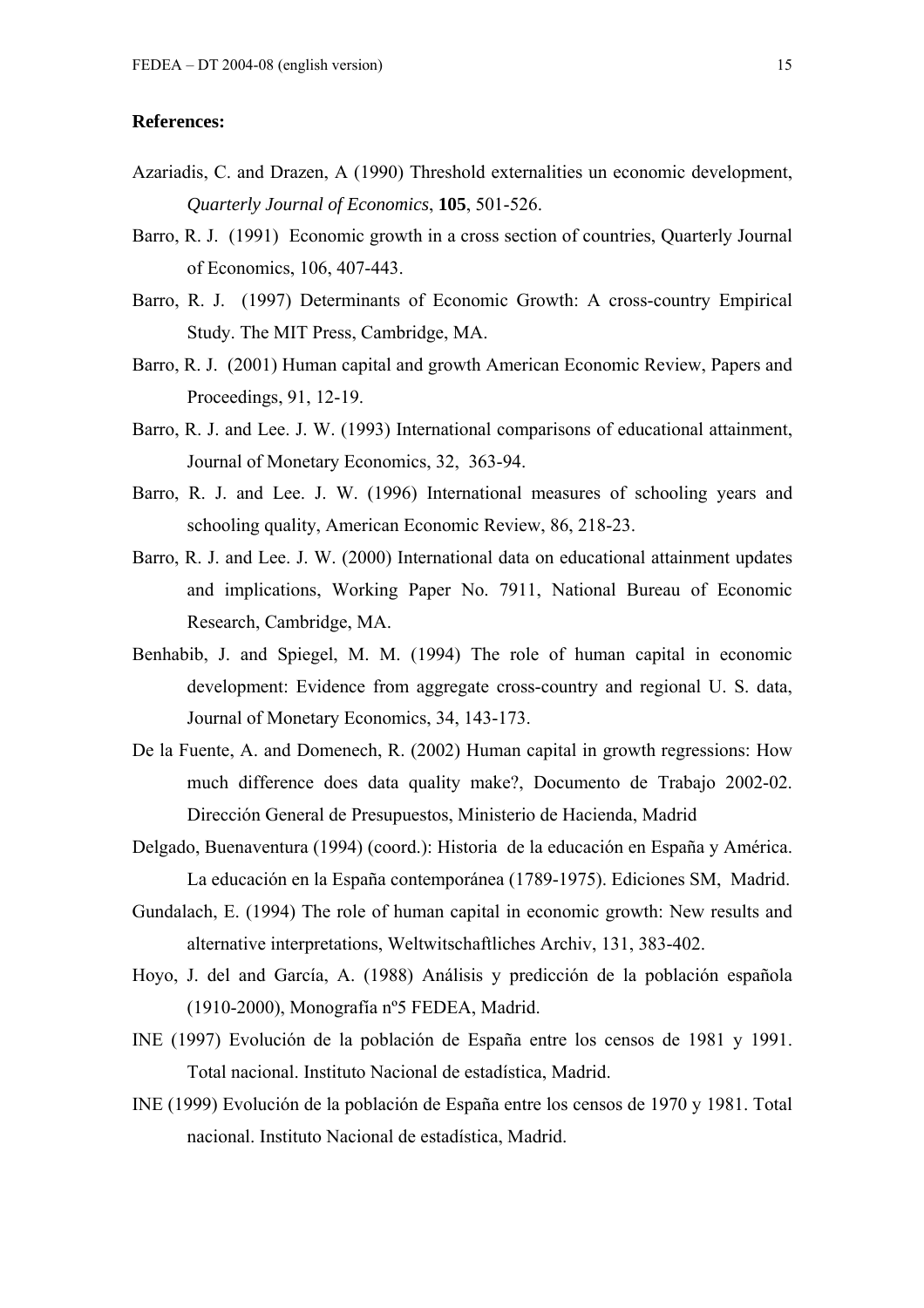- INE (2001) Proyecciones de la población de España calculadas a partir del censo de población de 1991. Evaluación y revisión. Total nacional 1990-2050. Instituto Nacional de estadística, Madrid.
- Kyriacou, G. (1991) Level and growth effects of human capital: A cross-country study of the convergence hypothesis. Working Paper 91-26, C.V. Starr Center for Applied Economics, New York University, New York.
- Lau, J. T., Jamison, D. T. and Louat, F. F. (1991) Education and productivity in developing countries: An aggregate production function approach, Policy Research Working Papers 612, World Bank: Washington, DC.
- Maddison, A. (1995) Monitoring the World Economy, 1820-1992. Organization for Economic Cooperation and Development, Washington, DC.
- Mankiw, N. G., Romer, D. and Weil, D. N. (1992 A contribution to the empirics of economic growth, Quarterly Journal of Economics, 107, 407-437.
- Nehru, V. E. Swanson and A. Dubey (1995) A new database on human capital stocks in developing and industrial countries: Sources, methodology and results, Journal of Development Economics, 46, 379-401.
- Psacharopoulos, G. and Arriagada, A. (1986) The educational composition of the labour force: An international comparison, International Labour Review, 125, 561-574.
- Psacharopoulos, G. and Arriagada, A. (1992) The educational composition of the labour force: An international update, Journal of Educational Planning and Administration, 6, 141-159.
- Romer, P. (1990) Human capital and growth: Theory and evidence, Carnegie-Rochester Conference Series on Public Policy, 32, 251-286.
- Summers, R, and Heston, A. (1991) The Penn World Table (Mark 5): An expanded set of international comparisons, 1950-1988, Quarterly Journal of Economics, 106, 327-68.
- Wöβmann, L. (2003): Specifying Human Capital, Journal of Economic Surveys, 17, 239-270.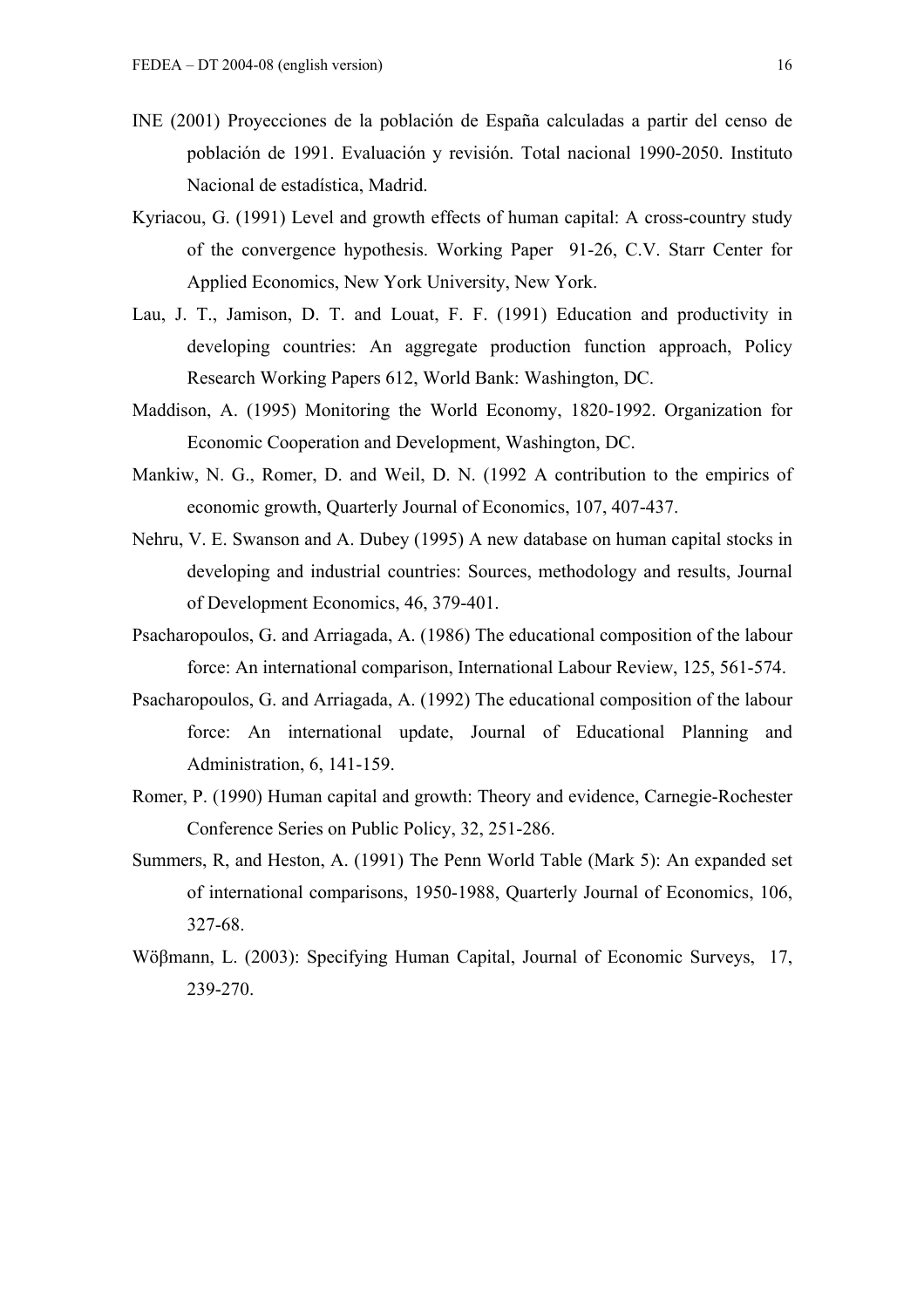|              | Illiterate   | Lower than compulsory education Primary or compulsory education |              | Secundary education | Tertiary education |
|--------------|--------------|-----------------------------------------------------------------|--------------|---------------------|--------------------|
| 1910         | 6368         | 4669                                                            | 29           | 120                 | 245                |
| 1911<br>1912 | 6273<br>6236 | 4883<br>5086                                                    | 33<br>37     | 121<br>120          | 246<br>251         |
| 1913         | 6167         | 5281                                                            | 39           | 122                 | 253                |
| 1914         | 6119         | 5495                                                            | 40           | 121                 | 252                |
| 1915         | 6053         | 5704                                                            | 43           | 121                 | 256                |
| 1916<br>1917 | 598<br>5910  | 588 <sup>c</sup><br>6103                                        | 45<br>47     | 121<br>124          | 257<br>260         |
| 1918         | 5795         | 6246                                                            | 48           | 124                 | 264                |
| 1919         | 5708         | 6474                                                            | 51           | 126                 | 269                |
| 1920         | 5585         | 6654                                                            | 54           | 125                 | 271                |
| 1921         | 5446         | 6778                                                            | 55           | 125                 | 271                |
| 1922<br>1923 | 5393<br>5325 | 6982<br>7199                                                    | 59<br>64     | 128<br>130          | 277<br>279         |
| 1924         | 5273         | 7424                                                            | 71           | 132                 | 286                |
| 1925         | 521          | 7652                                                            | 78           | 135                 | 291                |
| 1926         | 5137         | 7878                                                            | 84           | 144                 | 296                |
| 1927<br>1928 | 5077<br>5020 | 8089<br>8334                                                    | 89<br>95     | 147<br>152          | 304<br>314         |
| 1929         | 4939         | 8552                                                            | 102          | 159                 | 321                |
| 1930         | 4816         | 8732                                                            | 109          | 164                 | 326                |
| 1931         | 4738         | 8938                                                            | 119          | 172                 | 336                |
| 1932         | 4667         | 9142                                                            | 130          | 180                 | 347                |
| 1933<br>1934 | 4585<br>4497 | 9345<br>9542                                                    | 135<br>139   | 185<br>193          | 352<br>362         |
| 1935         | 4412         | 9731                                                            | 148          | 203                 | 365                |
| 1936         | 4321         | 9926                                                            | 157          | 212                 | 369                |
| 1937         | 4227         | 10130                                                           | 170          | 220                 | 373                |
| 1938<br>1939 | 4143<br>4036 | 10352<br>10554                                                  | 183<br>195   | 232<br>241          | 379<br>383         |
| 1940         | 3910         | 10681                                                           | 200          | 248                 | 386                |
| 1941         | 3804         | 10912                                                           | 214          | 259                 | 392                |
| 1942         | 3738         | 11190                                                           | 225          | 271                 | 401                |
| 1943         | 3664         | 11455                                                           | 235          | 283                 | 412<br>424         |
| 1944<br>1945 | 3597<br>3529 | 11708<br>11973                                                  | 246<br>261   | 296<br>309          | 432                |
| 1946         | 3465         | 12239                                                           | 273          | 319                 | 441                |
| 1947         | 3403         | 12486                                                           | 284          | 333                 | 452                |
| 1948         | 3345         | 12778                                                           | 300          | 348                 | 461                |
| 1949<br>1950 | 328'<br>3200 | 13040<br>13229                                                  | 315<br>329   | 364<br>376          | 471<br>480         |
| 1951         | 3130         | 13446                                                           | 346          | 388                 | 492                |
| 1952         | 308          | 13688                                                           | 361          | 403                 | 506                |
| 1953         | 3029         | 13908                                                           | 378          | 419                 | 522                |
| 1954<br>1955 | 2958<br>2888 | 14022<br>14113                                                  | 394<br>410   | 427<br>436          | 532<br>542         |
| 1956         | 283          | 14345                                                           | 432          | 455                 | 559                |
| 1957         | 2761         | 14469                                                           | 455          | 471                 | 576                |
| 1958         | 2701         | 14642                                                           | 477          | 491                 | 598                |
| 1959<br>1960 | 2638<br>2572 | 14852<br>15009                                                  | 508<br>539   | 511<br>532          | 621<br>645         |
| 1961         | 2479         | 15173                                                           | 575          | 565                 | 672                |
| 1962         | 2403         | 15346                                                           | 618          | 595                 | 699                |
| 1963         | 2317         | 15507                                                           | 660          | 635                 | 735                |
| 1964<br>1965 | 2238<br>2164 | 15663<br>15879                                                  | 693<br>748   | 668<br>717          | 775<br>808         |
| 1966         | 2097         | 16066                                                           | 806          | 778                 | 852                |
| 1967         | 2020         | 16097                                                           | 846          | 816                 | 869                |
| 1968         | 1942         | 16207                                                           | 912          | 887                 | 901                |
| 1969<br>1970 | 1874<br>1793 | 16306<br>16361                                                  | 969<br>1020  | 972<br>1070         | 925<br>947         |
| 1971         | 1720         | 16433                                                           | 1088         | 1190                | 958                |
| 1972         | 1650         | 16497                                                           | 1148         | 1339                | 960                |
| 1973         | 1578         | 16555                                                           | 1229         | 1502                | 954                |
| 1974<br>1975 | 1511<br>1450 | 16600<br>16635                                                  | 1318<br>1437 | 1680<br>1829        | 945<br>935         |
| 1976         | 1387         | 16664                                                           | 1612         | 1958                | 924                |
| 1977         | 1320         | 16597                                                           | 1894         | 2003                | 909                |
| 1978         | 1294         | 16474                                                           | 2264         | 1845                | 1098               |
| 1979         | 1233         | 16322                                                           | 2520         | 1906                | 1253               |
| 1980<br>1981 | 1212<br>1129 | 16252<br>15740                                                  | 2747<br>3004 | 1997<br>2112        | 1345<br>1348       |
| 1982         | 1059         | 15495                                                           | 3437         | 2205                | 1409               |
| 1983         | 1049         | 15041                                                           | 3825         | 2367                | 1580               |

# Appendix: Working-age population by level of academic attainment